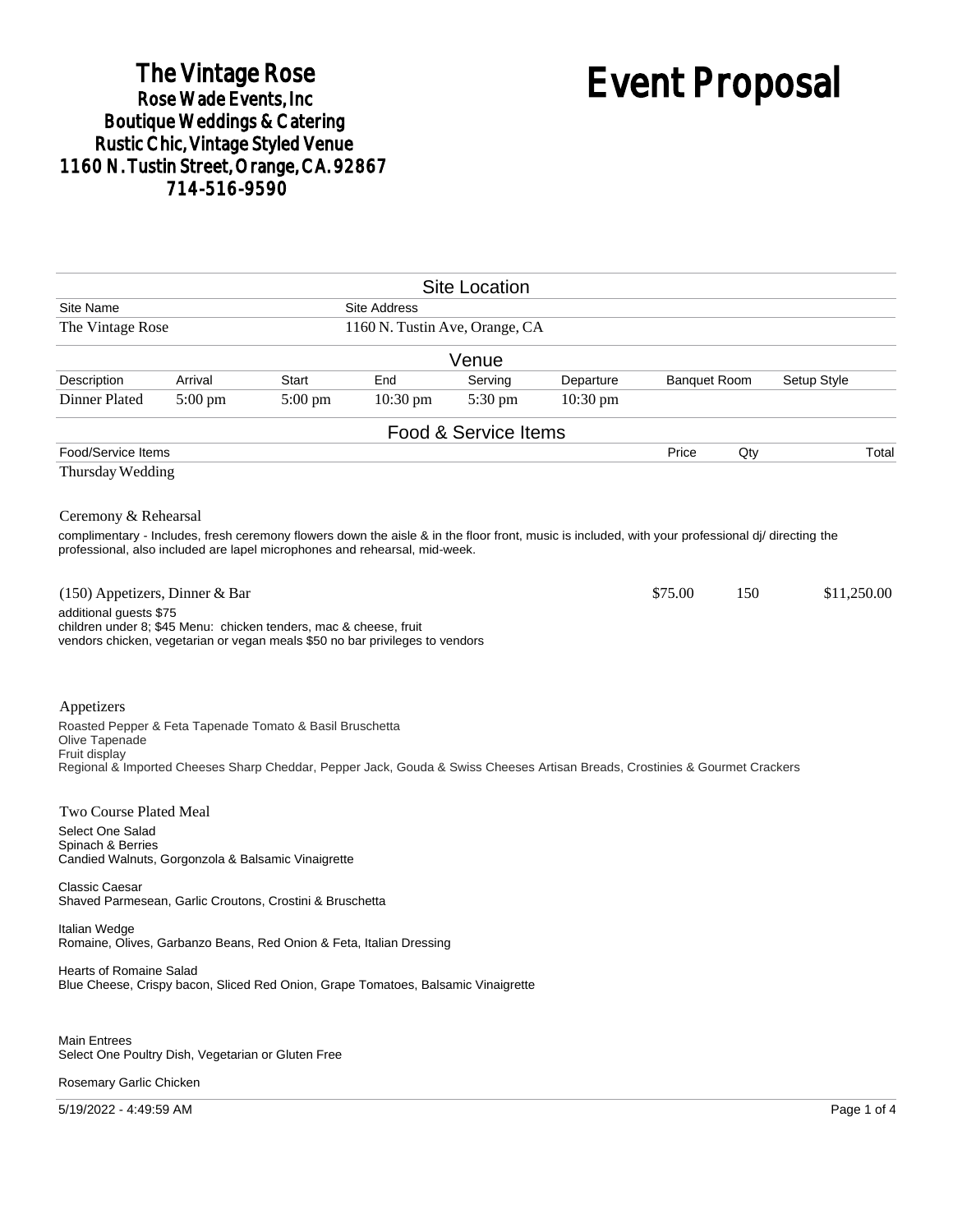#### Grilled with Garlic & Lemon Beurre Blanc

Chicken Breast Marsala Wild Mushroom in Marsala Wine Sauce

Parmesan Crusted Chicken Tuscan Tomatoes with Asiago Cream

Cilantro Chicken In Chipotle Cream Sauce

Honey Baked Chicken In Lemon Zest & Herbs

Select two Accompaniments

Wild Rice Pilaf Mushroom Risotto Penne Pasta alla Vodka Garlic Mashed Parsley French Potatoes Glazed Baby Carrots Vegetable Ratatouille - Summer Vegetables

#### 4 hr Full Hosted Bar

Beer: Coors Light, Bud Light Stella Artois, , Shocktop, Heineken, Fat Tire, Sam Adams, Blue Moon, Sierra Nevada, Pacifico, Dos XX, Corona, Lagunitas IPA, On Tap: Kolsh, Stella, Elysian Space, Mango Cart, Uno Mas, Wolf Pup IPA some of the beers on tap change by season O'Douls on request

Wine: Sonoma County house wines, Merlot, Cabernet Savignon, Pinot Noir, White Zinfandel, Chardonnay & Pinot Grigio, Sparkling Wine and Apple Cider Pink Champagne & Champagne

Mixed Drinks: Jack & Coke, Seven/Seven, Lime Margarita, Rum & Coke, Jameson Ginger, Gin & Tonic, Vodka Soda, Madori Sour, Mimosa, Baileys & Coffee, Screwdriver, Tequila Sunrise, Vodka Cranberry, Captain & Coke, Malibu Pinneaple

Mocktail Bar (non-alcoholic drinks)

Sparkling Cider Roy Rogers Shirley Temple Orange Spritzer Orange Juice Cranberry Juice Coke, Diet Coke, Sprite

#### Champagne Wall

Our amazing bar starts at the awesome champagne wall!! Beautiful display of champagne, pink Champagne, White Wine, Rosé, Red Wine & a beautiful OMBRÉ look

Champagne/Cider Toast

Donut Wall & Donuts

5/19/2022 - 4:49:59 AM Page 2 of 4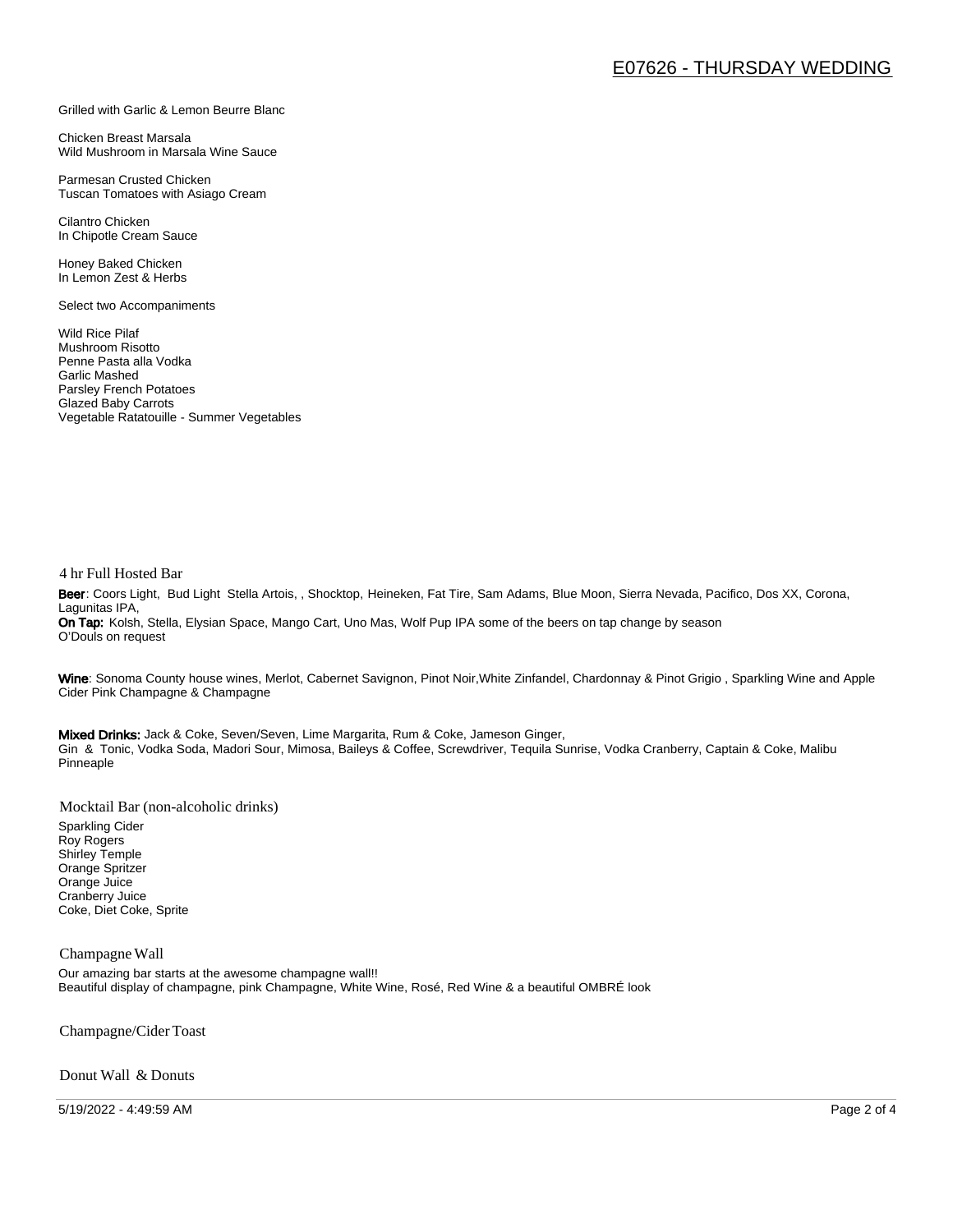Coffee & Hot Tea

Water & Tropical Ice Tea

#### China, Flatware & Stemware

To style your tables, your choice of: Classic White China, Gold, or Silver Flatware option Water Goblet in Clear, Pink, Navy Blue, Vintage, Blue or Clear Mason Jar Champagne Glasses, Wine Glasses & Bar ware Chargers

Runners & Napkins choice of available

Reception Tables

Reception Chairs

Sign In Table

Escort Card Boards

Table Numbers

#### DJ & MC

Exclusive D.J./M.C. Personalized Music Meetings & Tailored Made Selection to meet your event needs Surround Sound & Microphones

Digital Photo Booth - Included

Complimentary Cake Cutting

Professional Event Staff & Bartenders

Fresh Flowers Fresh Array of white seasonal flowers & greenery

#### Month of Wedding Coordination

Coordinator will coordinate efforts with all vendors contracted for wedding. Coordinator will work closely with all vendors, D.J., Photographer, Coordinator will make a detailed wedding day schedule/ timeline with the wedding couple for the rehearsal, ceremony and reception and all vendors arrival & departure times. Vendors will receive a copy and explanation of final plan one week prior to the wedding date.

Will serve as the point person for every vendor. She directs the event from start to finish.

Will make sure set-up/décor for ceremony and reception is according to bride's specifications the day of the wedding.

.Supervision of reception events, such as cake cutting, (working with photographer, D.J., Caterers) to cut the cake, throw the garter/bouquet and ease couple into dancing so that each event flows smoothly.

Will assure that all guest management is provided including reserved and assigned seating.

Coordinator will organize and instruct processional line-up and space wedding party on aisle accordingly.

Wedding coordinator will instruct ushers on greeting guests and escorting procedures.